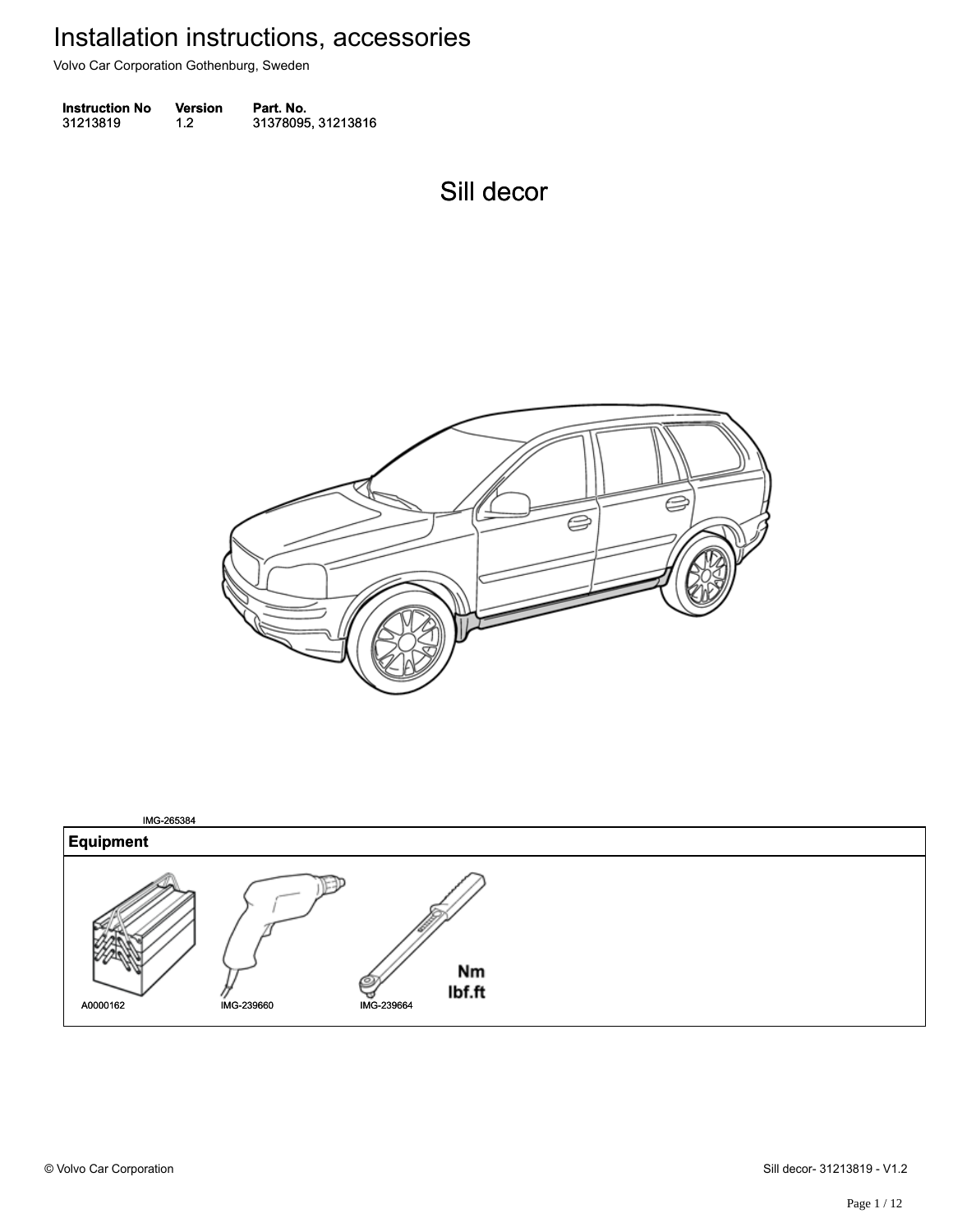Volvo Car Corporation Gothenburg, Sweden

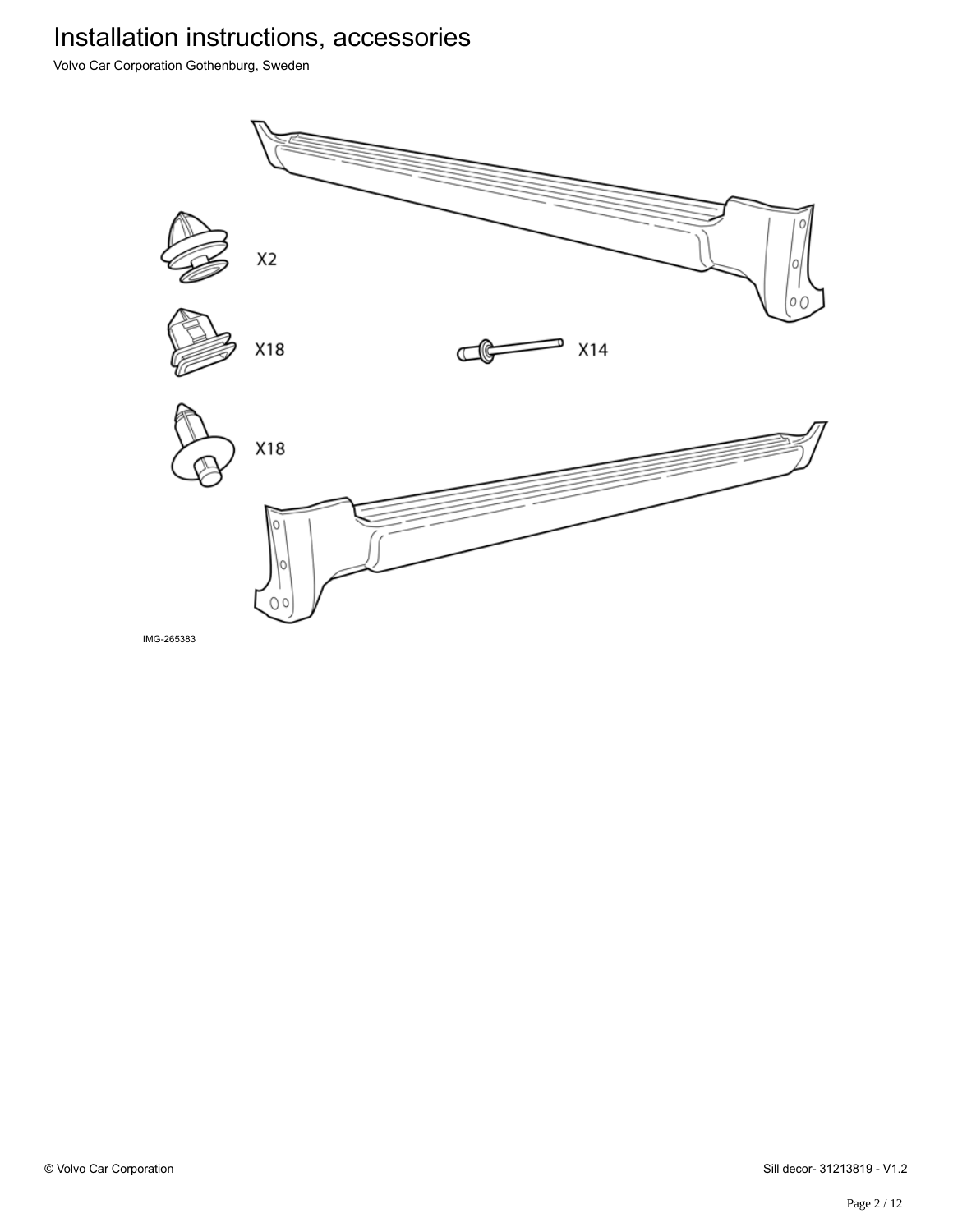Volvo Car Corporation Gothenburg, Sweden

#### **INTRODUCTION**

Read through all of the instructions before starting installation.

Notifications and warning texts are for your safety and to minimise the risk of something breaking during installation.

Ensure that all tools stated in the instructions are available before starting installation.

Certain steps in the instructions are only presented in the form of images. Explanatory text is also given for more complicated steps.

In the event of any problems with the instructions or the accessory, contact your local Volvo dealer.

#### **Preparations**

#### **Preparations**

Remove the front and rear wheels on one side.

![](_page_2_Picture_11.jpeg)

IMG-265385

1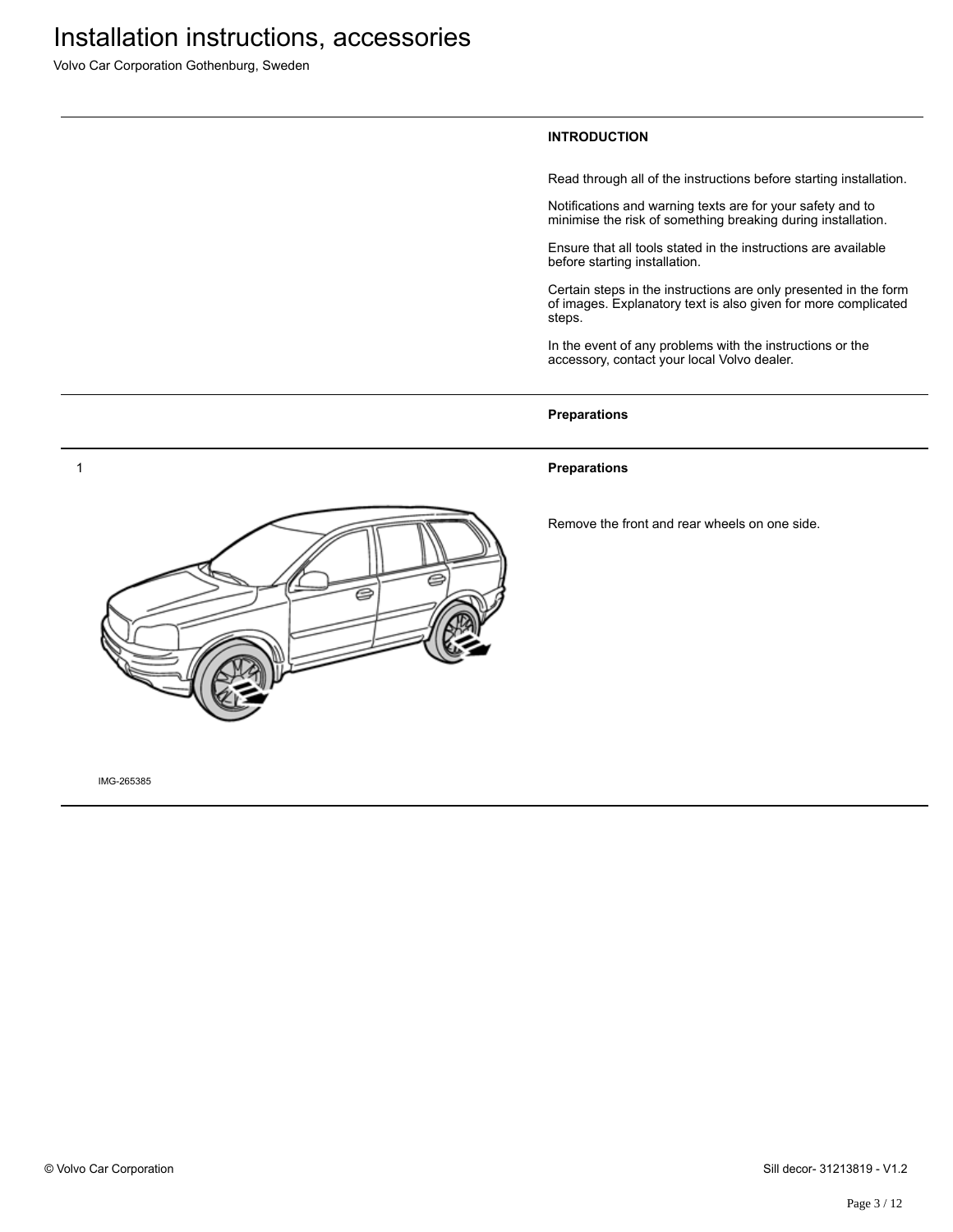Volvo Car Corporation Gothenburg, Sweden

![](_page_3_Figure_2.jpeg)

Drill out the pop rivet at the rear edge of the door sill panel and the rear pop rivet in the wing extender. Use a Ø6 mm (15/64") drill bit.

Remove any swarf and rivet residue.

IMG-265386

![](_page_3_Figure_6.jpeg)

Carefully turn out the lower edge/rear edge of the front end of the wing extender.

### **Note!**

Do not turn excessively so that the tape at the front edge detaches.

Remove the clip holding the rear end of the door sill panel.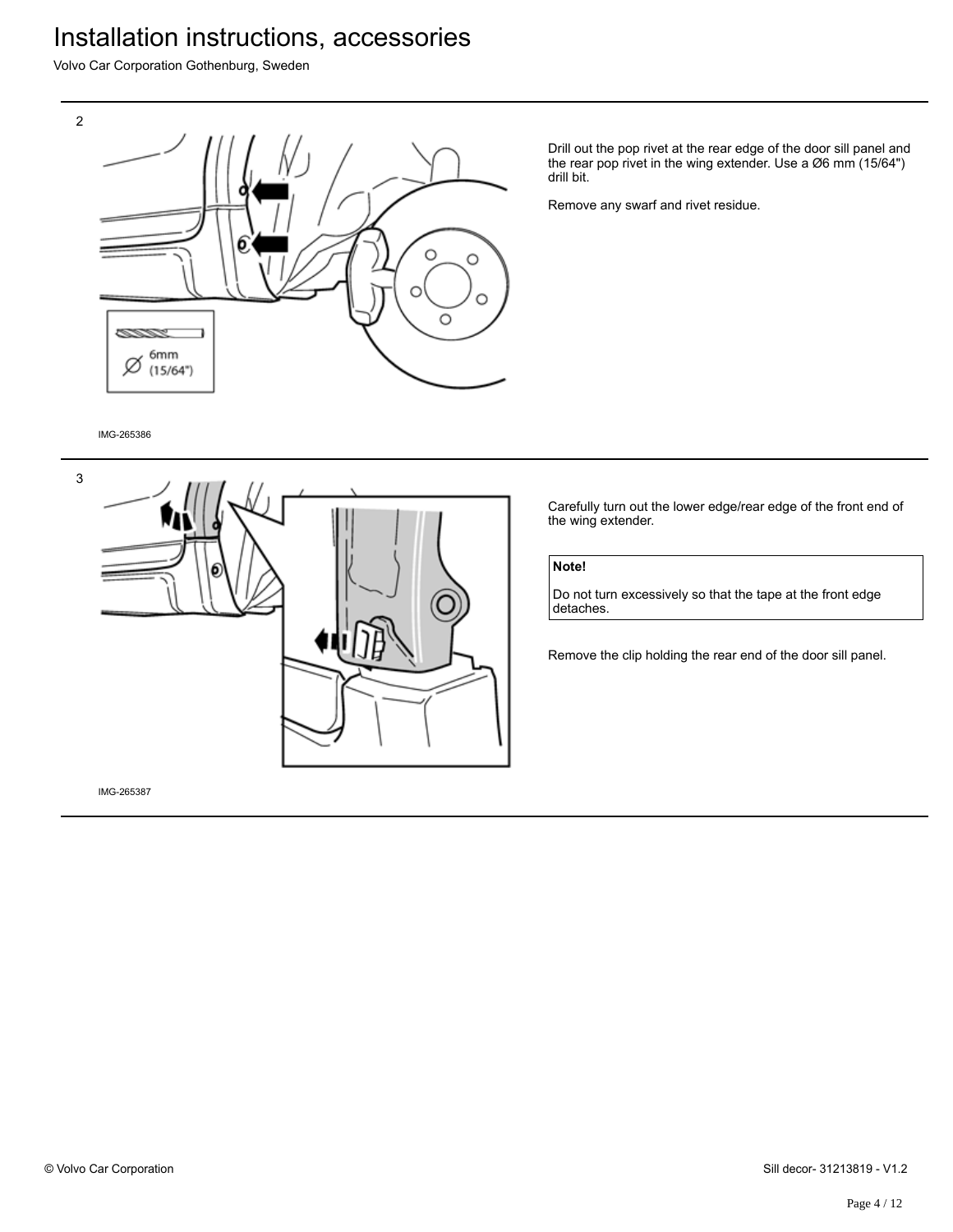Volvo Car Corporation Gothenburg, Sweden

![](_page_4_Figure_2.jpeg)

Drill out the pop rivets at the front edge of the door sill panel and in the rear edge of the wing extender. Use a Ø6 mm (15/64") drill bit.

Remove any swarf and rivet residue.

Carefully turn out the lower edge/rear edge of the wing extender to make room to saw off the pin in the lower edge of the panel on the inside.

### **Note!**

Do not turn excessively so that the tape at the front edge detaches.

Carefully cut off the pin on the panel. Use part of a hacksaw blade.

![](_page_4_Picture_9.jpeg)

![](_page_4_Figure_10.jpeg)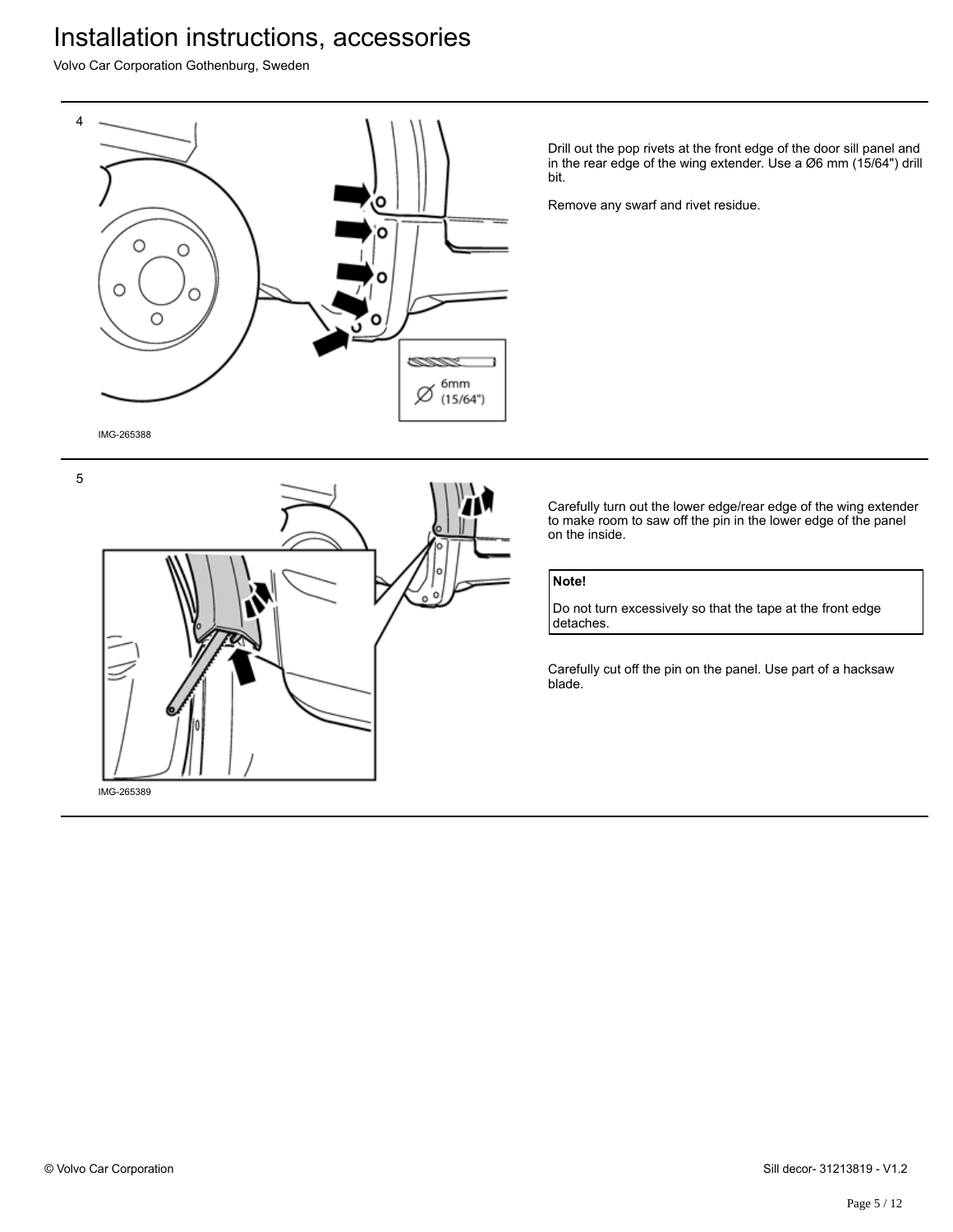Volvo Car Corporation Gothenburg, Sweden

![](_page_5_Picture_3.jpeg)

Drill out the central pins in the clips at the lower edge of the door sill panel and remove them. Use a Ø4.5 mm (11/64")

IMG-265390

![](_page_5_Picture_6.jpeg)

Remove the rubber strip.

![](_page_5_Picture_8.jpeg)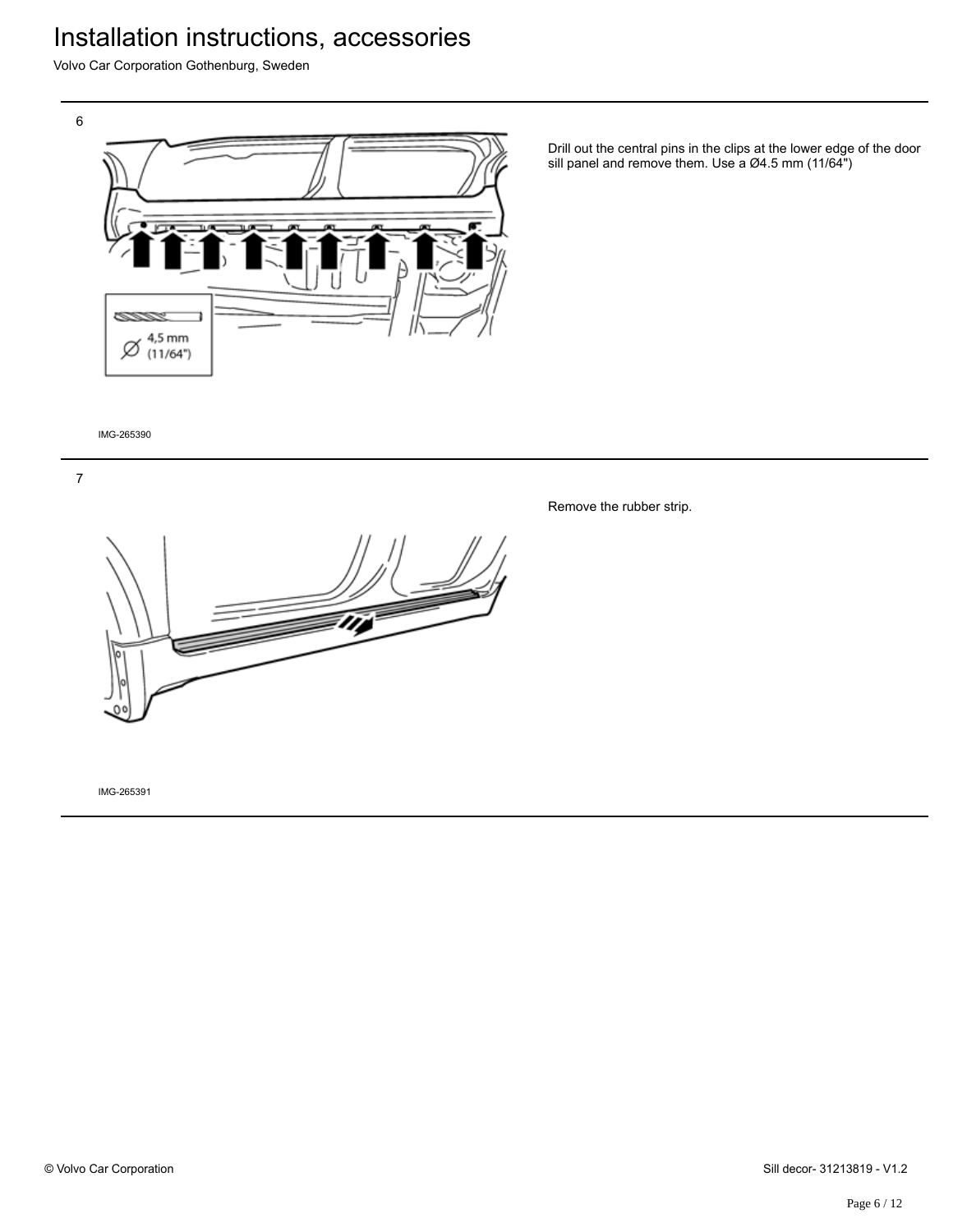Volvo Car Corporation Gothenburg, Sweden

![](_page_6_Picture_2.jpeg)

Insert a large flat-bladed screwdriver, press the bottom of the clips and pull off the door sill panel with the clips.

IMG-265392

9

![](_page_6_Picture_6.jpeg)

Detach the door sill panel's front end. It is secured by a clip.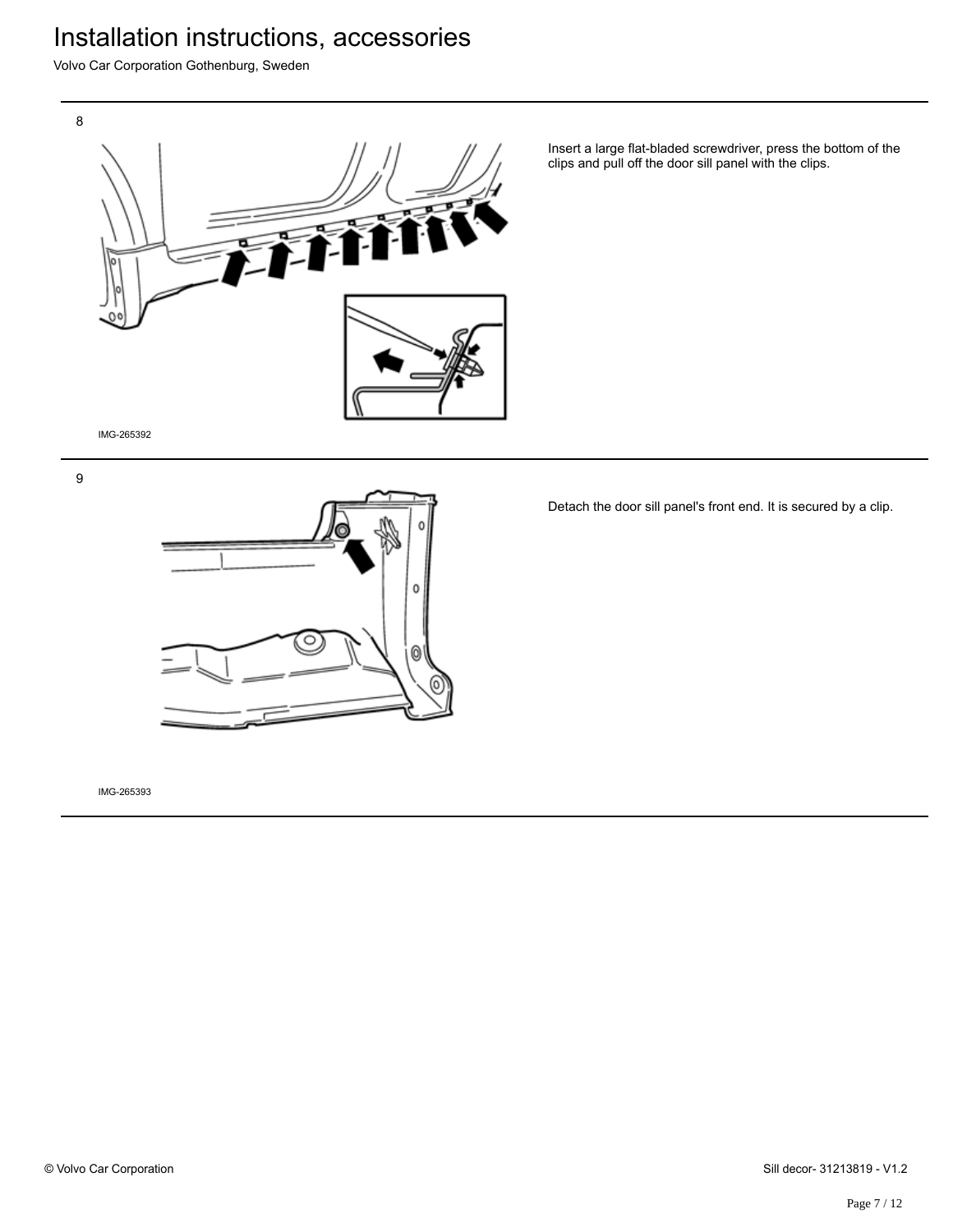Volvo Car Corporation Gothenburg, Sweden

![](_page_7_Picture_2.jpeg)

Remove the panel from the body. It will not be reused.

IMG-265394

![](_page_7_Figure_5.jpeg)

**Installation**

### **Installation**

Take a new panel from the kit. Cut off the mounting eyelets on top of the upper sides.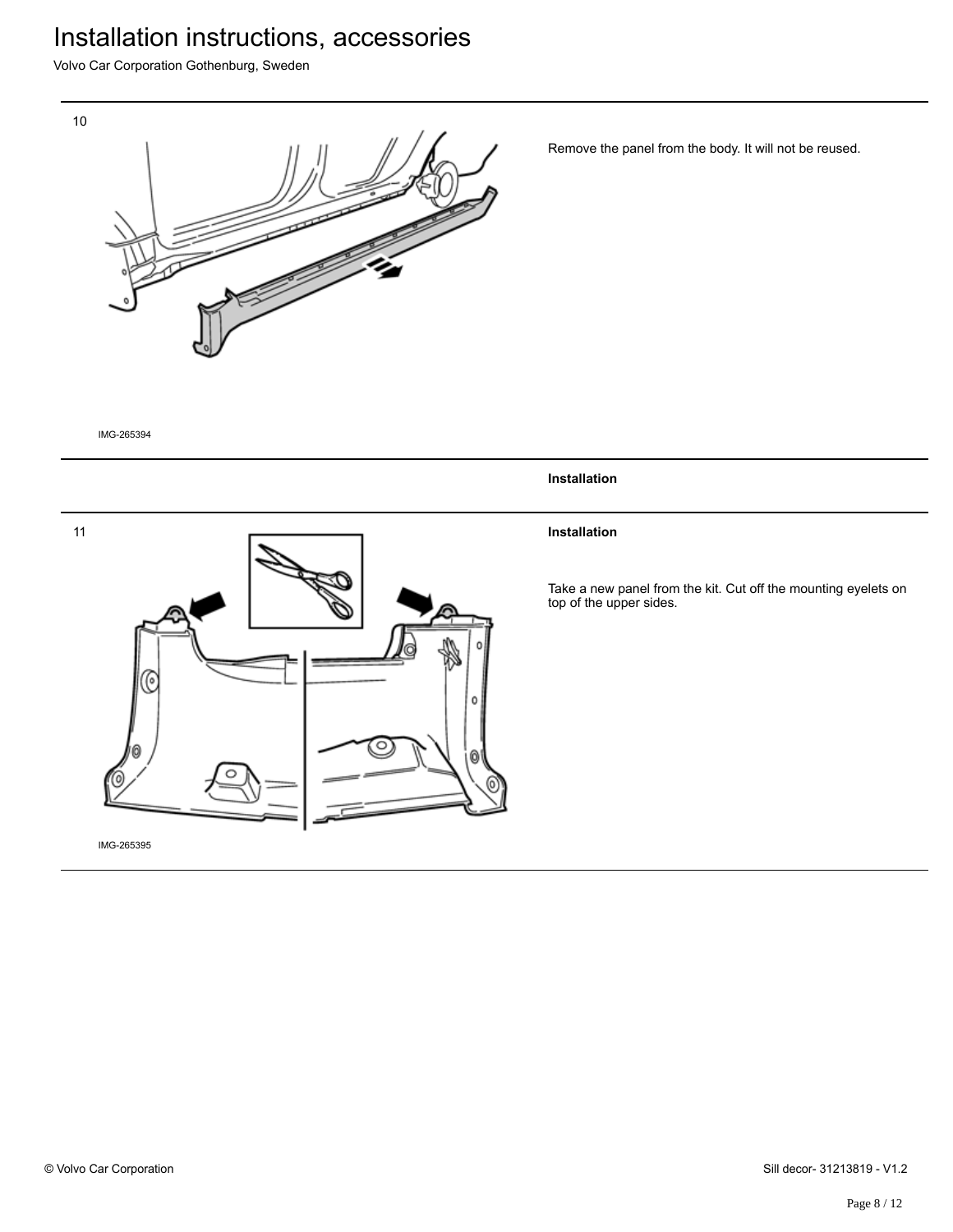Volvo Car Corporation Gothenburg, Sweden

![](_page_8_Picture_2.jpeg)

Install a new clip.

IMG-265396

12

![](_page_8_Picture_5.jpeg)

Install new clips.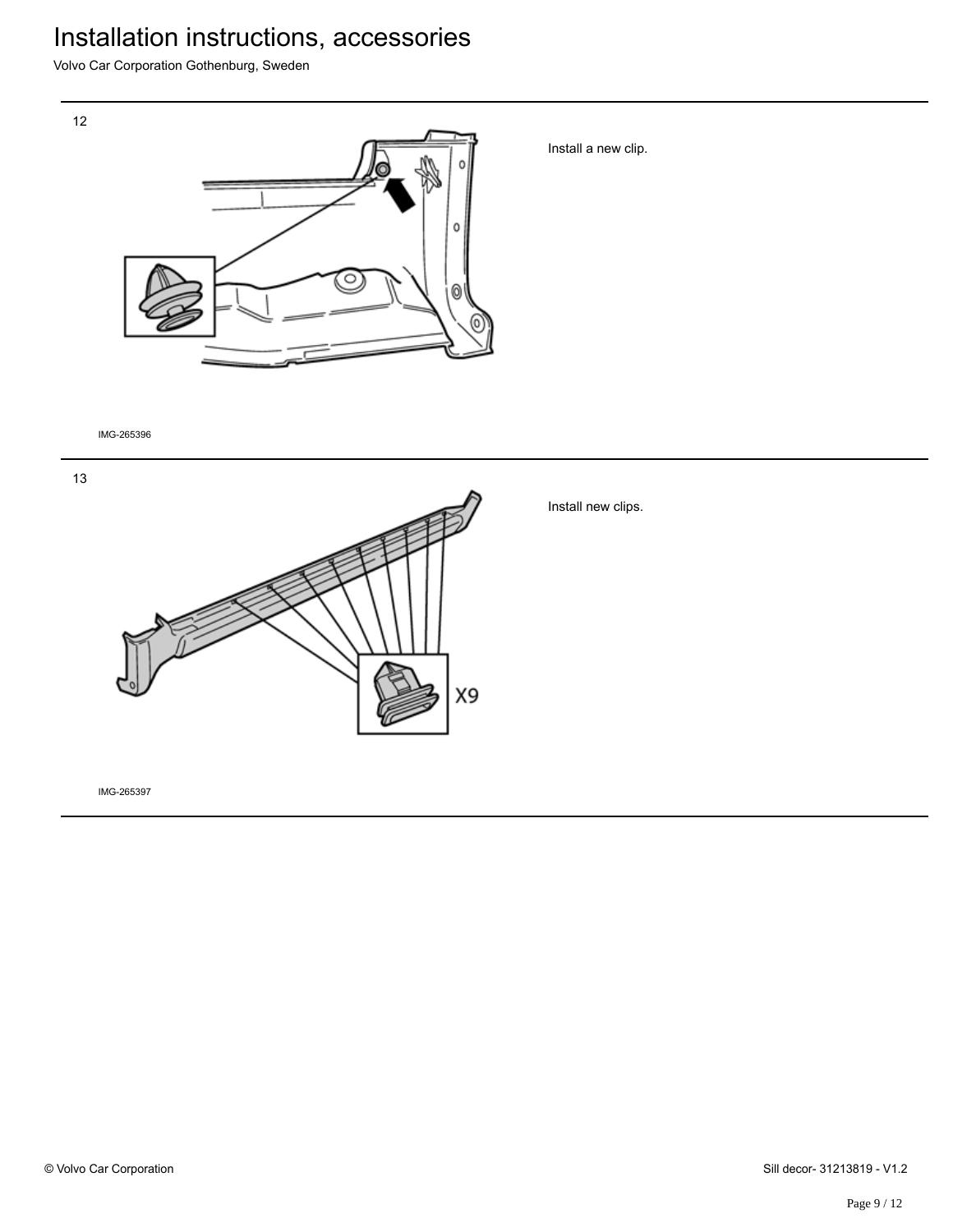Volvo Car Corporation Gothenburg, Sweden

![](_page_9_Picture_2.jpeg)

Press the rubber strip onto the new panel.

IMG-265398

![](_page_9_Figure_5.jpeg)

![](_page_9_Picture_6.jpeg)

Align the door sill panel ends under the wing extenders.

Press the front section clips into place.

Press the panel with the rubber strip along the body side. Ensure that all clips engage and that the rubber strip is correctly positioned.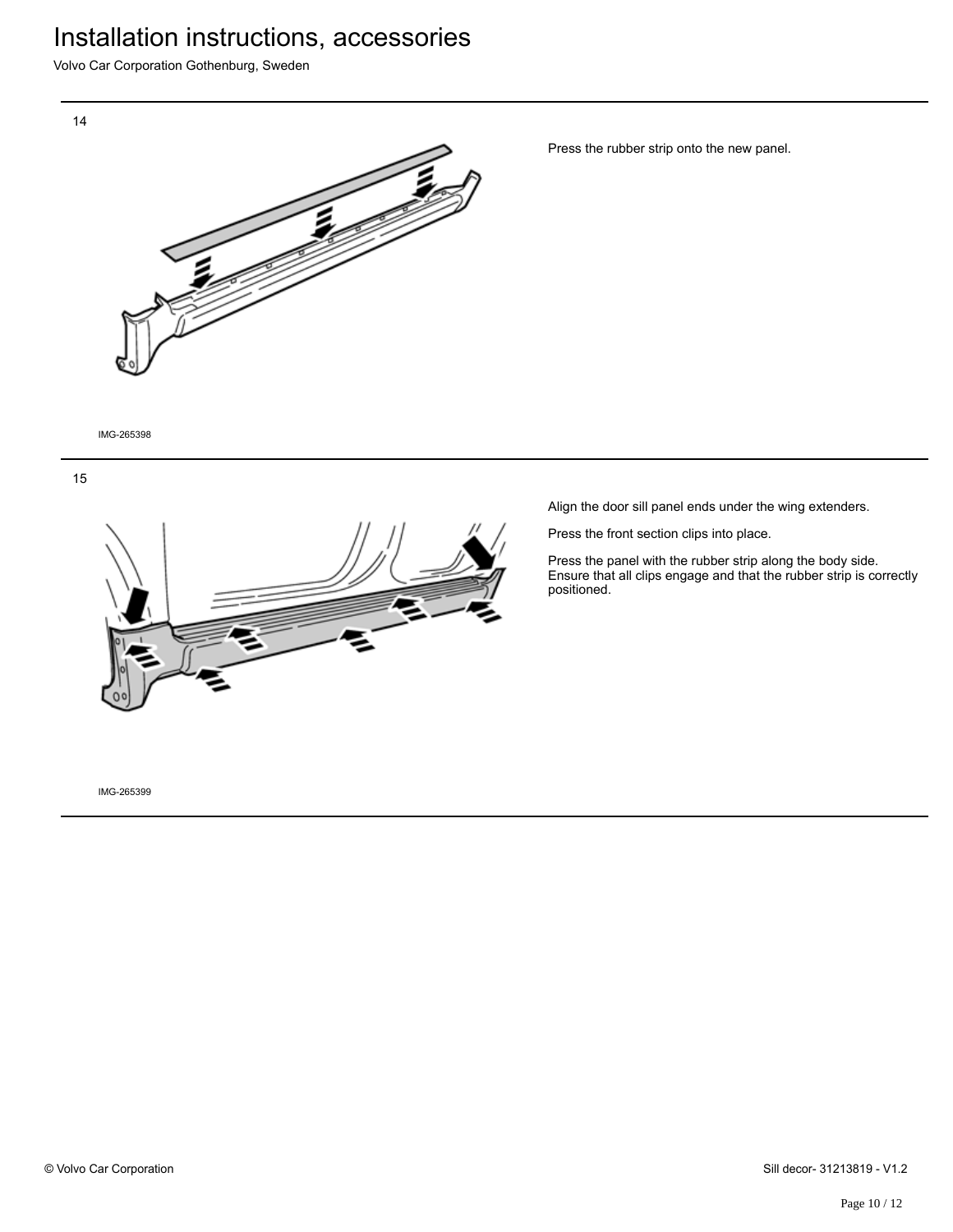Volvo Car Corporation Gothenburg, Sweden

16

![](_page_10_Picture_3.jpeg)

Press the panel into place in the lower edge using new clips.

IMG-265400

![](_page_10_Figure_6.jpeg)

Pop rivet the panels into place.